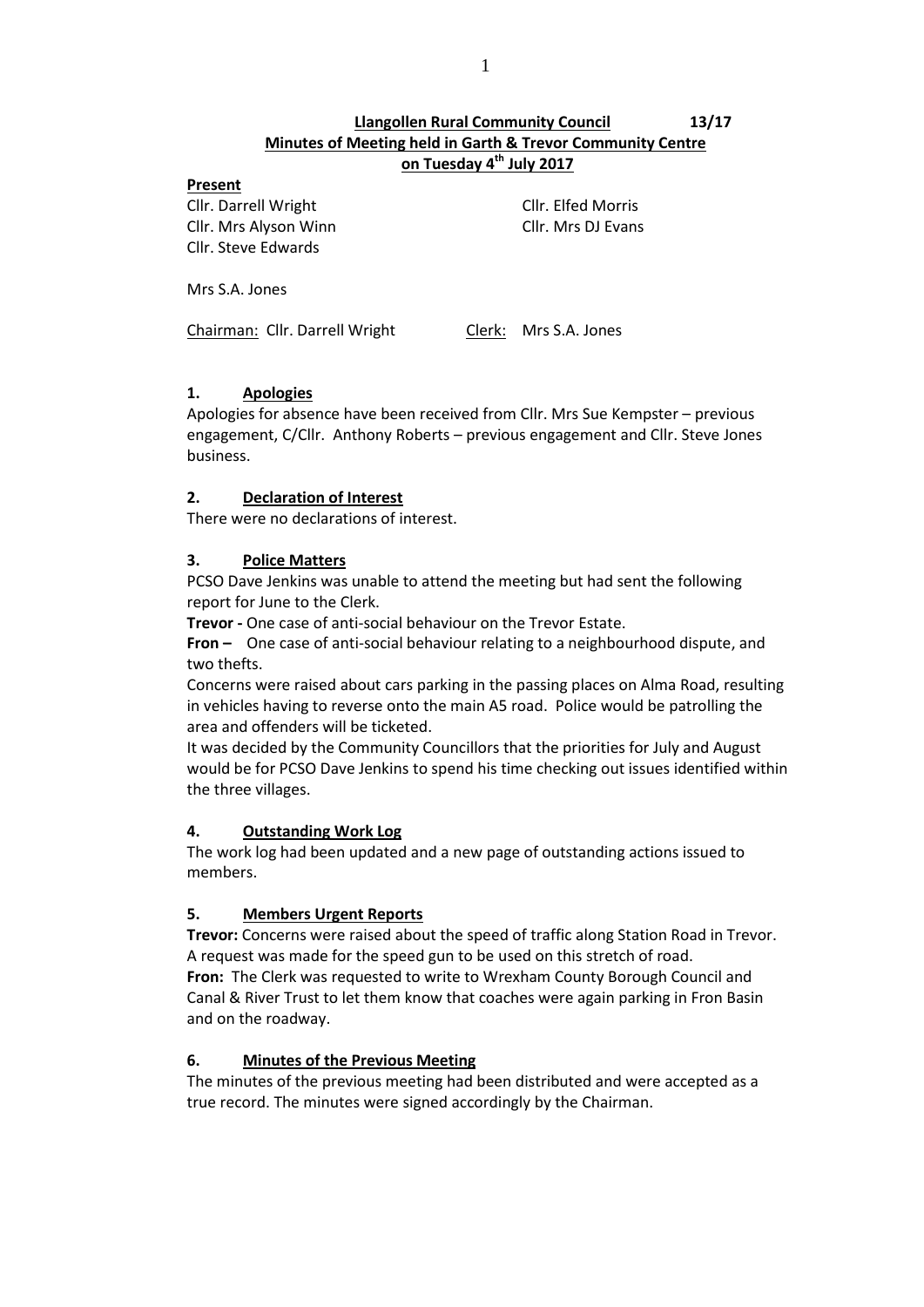## **7. Matters Arising from the Minutes 14/17**

# A decision on installing double yellow lines on Station Road in Trevor is still outstanding and C/Cllr. Roberts will be meeting up with officials from Wrexham County Borough Council. The Clerk was asked to contact Wrexham County Borough Council and ask when the lines were likely to be installed.

# **8. Planning**

Application for variation imposed under planning permission P/2017/0123 relating to: Condition 2 Approved drawing number H06/ revision A. Condition 6 Visibility splays. Condition 8 Vehicular parking and turning areas. Condition 9 Passing place and junction alterations. **Land off Maes Mawr Road, Garth P/2017/0476**

Outline application for residential development (5 detached houses and garages) and construction of a new access and internal driveway.

**Paddock adjoining and south of Bryn Celyn, Garth Road, Garth, Trevor. P/2017/0466**

# **Certificates of Decision:**

Single storey extension **22 Tower Hill, Acrefair. P/2017/0343 GRANTED**

# **9. Correspondence**

**Email:**

Issy Gibbs – Confirming that the External Auditor has received the Annual Return. Melanie Salisbury Wrexham County Borough Council – Honouring our veterans. Martin Howarth Wrexham County Borough Council- letter about the Woodlands Grove play-area.

Wrexham Town & Community Council Forum – minutes & agenda.

# **General:**

HSBC – Introducing Amanda Murphy who is the new head of Commercial banking.

**Receipts:** Mr Ankers, Peter Green Groundcare, Trevor Community Centre & Fron Community Centre

# **10. Footpaths & Roadways**

Nothing to report.

# **11. Projects 2016/2017**

A site meeting was held last month with Claybrook's Construction Ltd, about improving the garden area in front of the Premier Shop in Trevor. Further to that meeting a quote has been received from them. The Council decided to proceed with the improvements and accepted the quote from Claybrook's Construction Ltd to carry out the work.

# **12. Meetings / Training**

Cllr's. Darrell Wright and Steve Edwards have attended a meeting arranged by the Canal & River Trust about 'The Future of this area and the World Heritage Status'. One of the major concerns was the lack of parking in both Trevor and Fron. Cllr. Darrell Wright has attended the Wrexham Town and Community Council meeting.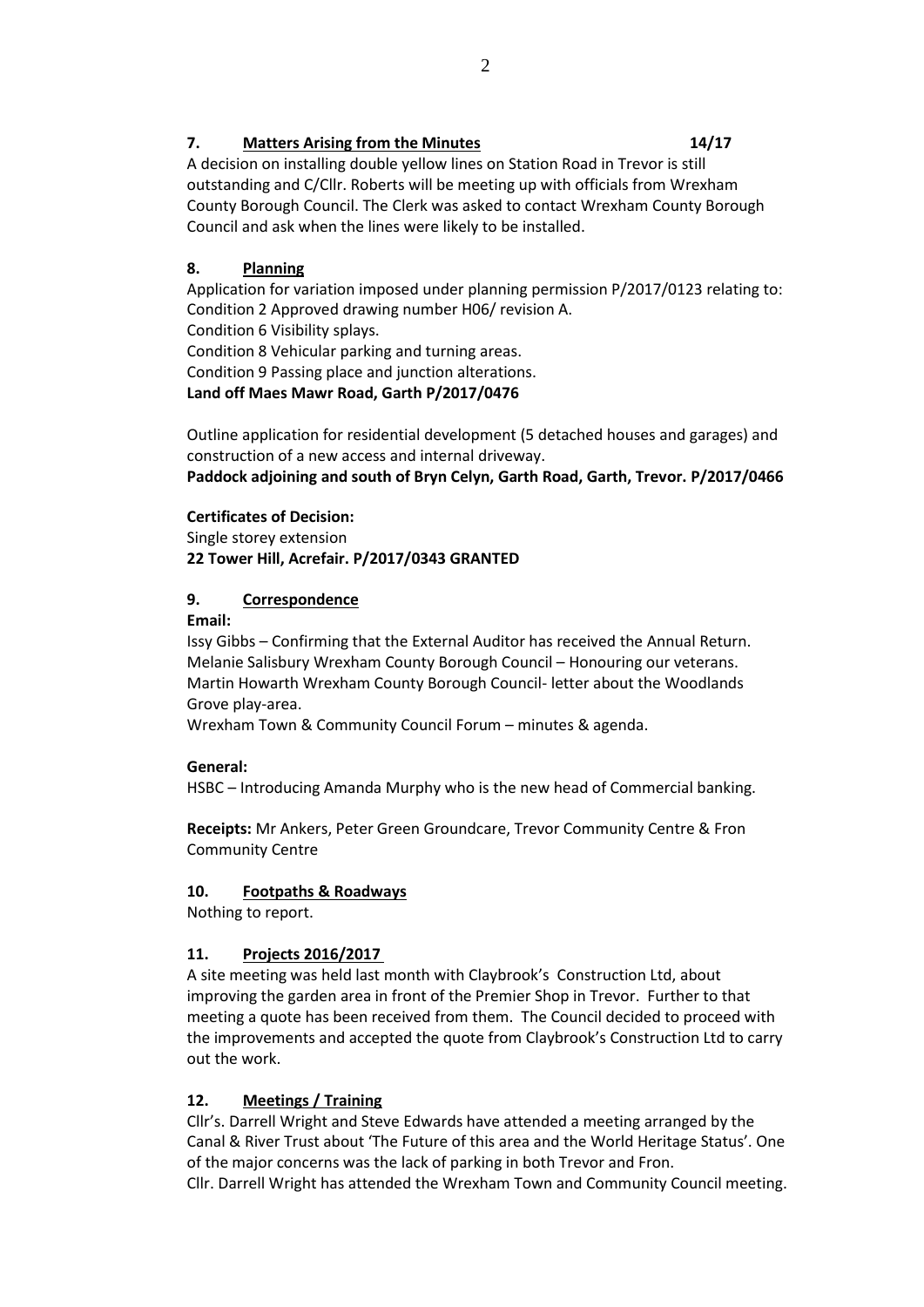## **13. Noddfa Cemetery Report 15/17**

A quote has been received from Claybrook's Construction Ltd for installing a base for the seat and to alter the ramp at the entrance at the cemetery. It was agreed to accept the quote for the new seat base only.

Barnett Engineering has installed the new ramp free of charge. Councillors requested the Clerk to write and thank the Company.

#### **14. Playgrounds**

A special meeting was held in June to discuss the Woodlands Grove play-area. Four quotes have been received from reputable companies for a new fence to be erected along the bottom of the rocks adjacent to the playground. It's envisaged that the Woodlands Grove playground will be closed until this work has been completed. Councillors agreed that payment for the new fence would be £1,000 from the Fron project fund, £1,500 from Underneath the Arches and the remainder from the emergency fund located in General Expense.

The successful quote has come in from Groundwork Leisure Services for installing the new fence with a lead time of five weeks. The fence will be erected in early August. The Annual Play Inspection reports and the monthly Inspection reports have been received.

The new Garth play-area will be officially opened on Saturday  $22^{nd}$  July 2017.

#### **15. Newsletter**

The closing date for the Autumn Newsletter will be Tuesday  $8<sup>th</sup>$  August.

#### **16. Best Kept Garden Competition**

The 2017 Best Kept Garden Competition will be judged on Wednesday  $12<sup>th</sup>$  July by Ms Andrea Evans and Mr Tony Roberts.

#### **17. Planters in the Ward**

The Clerk reported that some plants had been stolen out of the planter on the Oerog.

#### **18a. Finance**

Copies of the Bank balances, payments and a list of receipts were distributed to the members and checked. The following invoices were authorised for payment:

| David Cartwright       | 101960 | 271.00    |
|------------------------|--------|-----------|
| Play Safety Ltd        | 101969 | 474.00    |
| <b>WCBC</b>            | 101970 | 780.00    |
| Mrs SA Jones           | 101971 | NJC rates |
| Mr PJ Ankers           | 101972 | 220.00    |
| Peter Green Groundcare | 101973 | 480.00    |
| Derwen College         | 101974 | 480.20    |
| One Voice Wales        | 101975 | 80.00     |